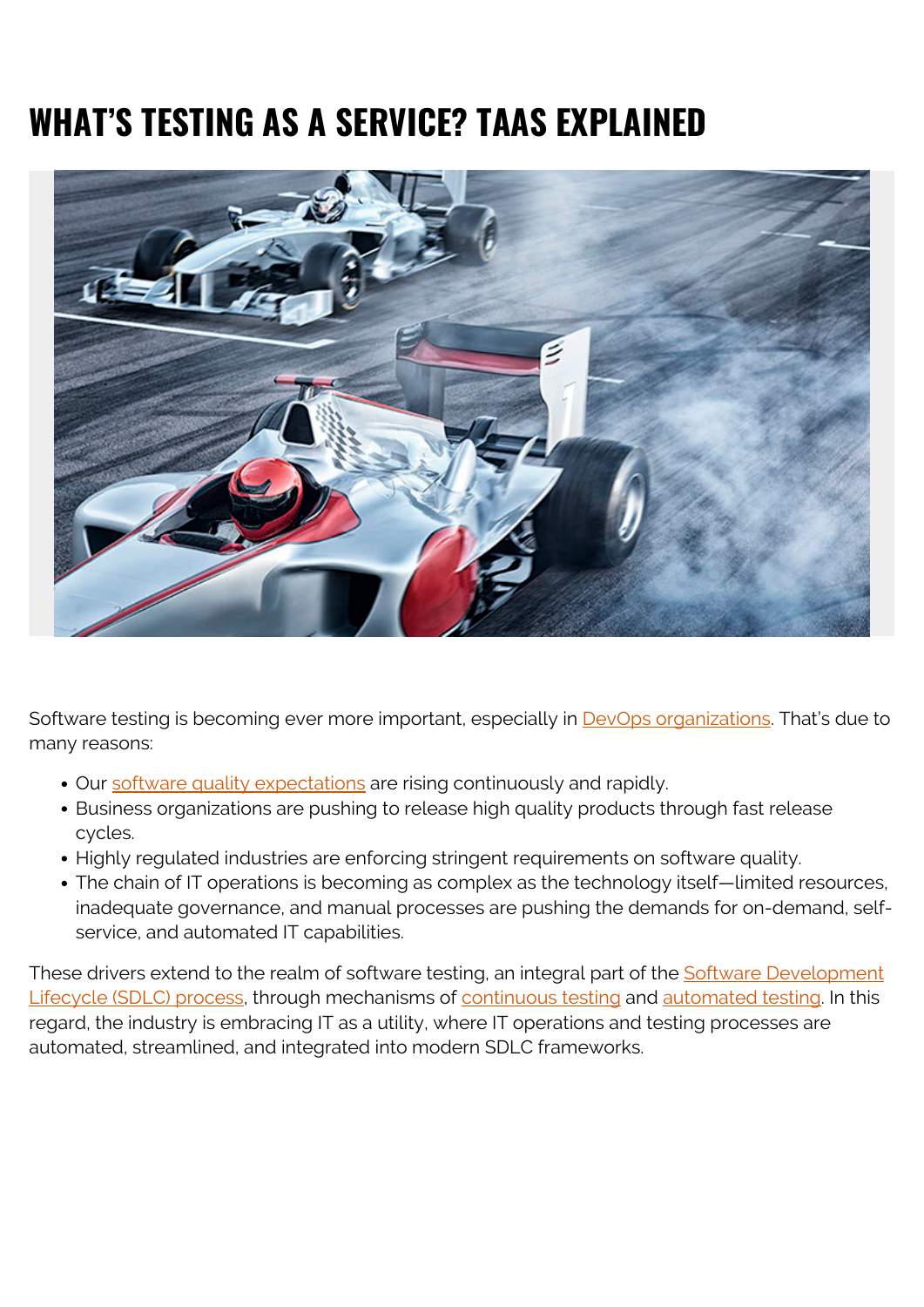

The concept of Software Testing as a Service (TaaS) fits nicely in this domain. Testing as a service is rising in popularity among IT-driven organizations that lack the technology, human, and financial resources necessary for rapid, continuous, and automated testing.

In this article, we will discuss what Testing as a Service means and the capabilities suitable for your IT organization.

## **What is Testing as a Service (TaaS)?**

Testing as a Service is the outsourcing of activities and operations associated with software testing activities. Like its [cloud-based, as-a-service predecessors](https://blogs.bmc.com/blogs/saas-vs-paas-vs-iaas-whats-the-difference-and-how-to-choose/), the TaaS capabilities are accessed across a Web interface and include several self-service capabilities such as:

- [Test cases](https://blogs.bmc.com/blogs/how-to-write-test-cases-for-software/)
- Security controls
- Infrastructure management activities

TaaS can take various shapes and forms. A complete testing cycle may include end-to-end support and technology capabilities used in planning and conducting software testing. In this mode, you engage a third-party vendor for two main reasons:

- To guide the testing process
- To perform the necessary testing functionality

In other cases, a TaaS service may be a technology platform that combines the software and hardware components to deliver specific testing capabilities as a service.

The service can be grouped into functional and non-functional aspects of software testing.

#### **Functional testing in TaaS**

Functional testing finds the answer to the simple question:

*Does the software behave as expected against a given set of test cases?*

Functional testing involves the technology process itself, such as:

- Writing the test scripts
- Configuring the environment
- Implementing and executing the test cases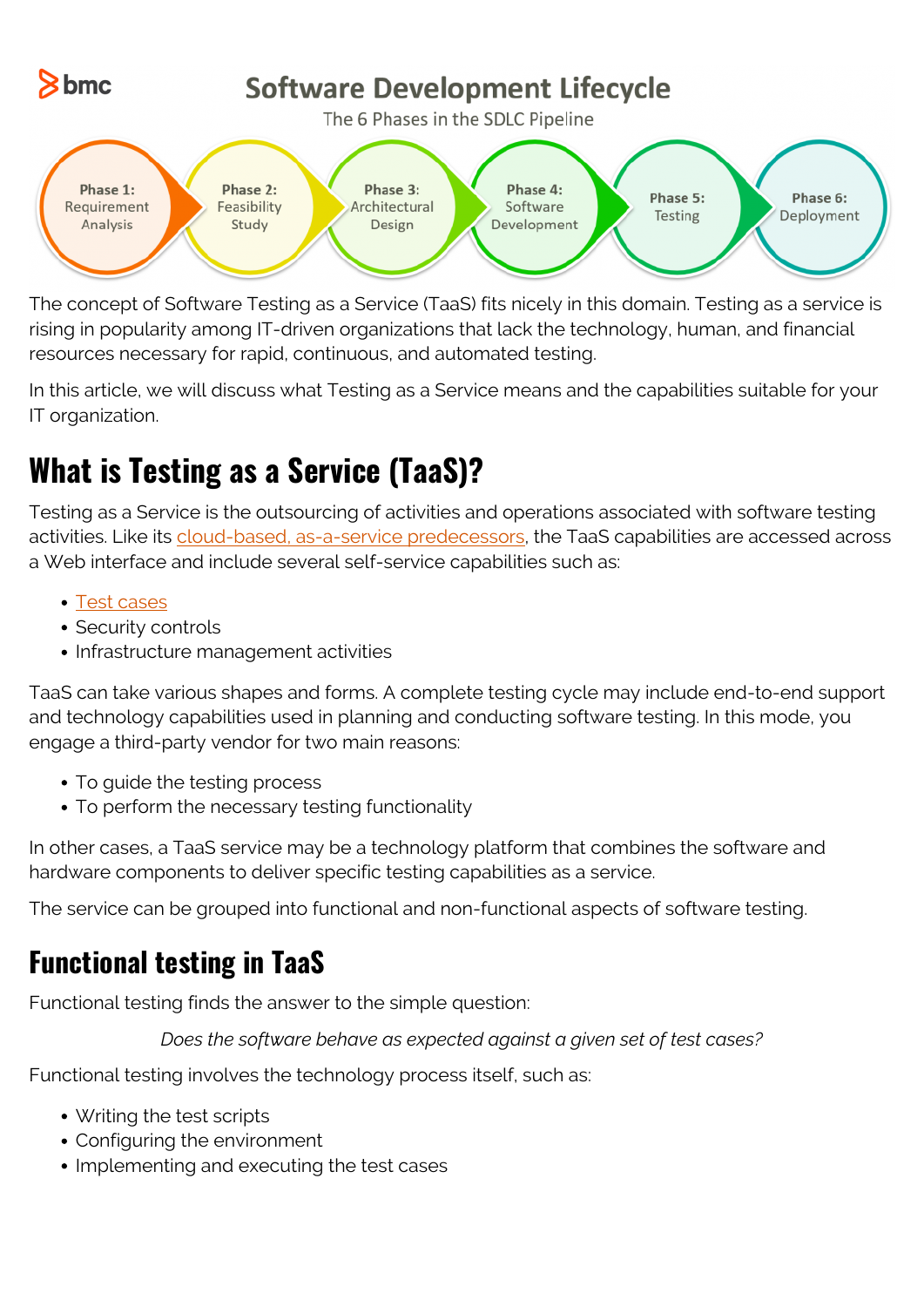#### **Non-functional testing in TaaS**

Non-functional testing deals with the related aspects of software quality. These include usability, security and performance, among others. Non-functional testing evaluates the behavior of software components in the greater scheme of things:

- Application integrations with other components of the infrastructure
- Impact on user experience
- [Defense against cyberattacks](https://blogs.bmc.com/blogs/cybercrime/)



#### **Capabilities & features of TaaS**

Both functional and non-functional testing is achieved with the following features and capabilities of any good Testing as a Service solution:

- **External expertise.** Finding the right set of technology solutions, designing test cases, and managing infrastructure operations to meet business demands.
- **Technology platform.** A self-service portal lets users test their builds against custom and predefined test cases.
- **Test library.** A large set of test cases with configurable parameters that can be used as templates and customized for various user scenarios.
- **Public cloud.** A shared pool of data center resources that can be used to execute resourceintensive cases, automatically and in parallel.
- **Community driven.** The testing library continues to grow as the vendor and the community of users add new test cases, improving the overall utility of the TaaS platform.
- **Simplified infrastructure & operations.** The vendor is responsible for managing the underlying technology; users take advantage of the self-serviced platform capabilities of the service.